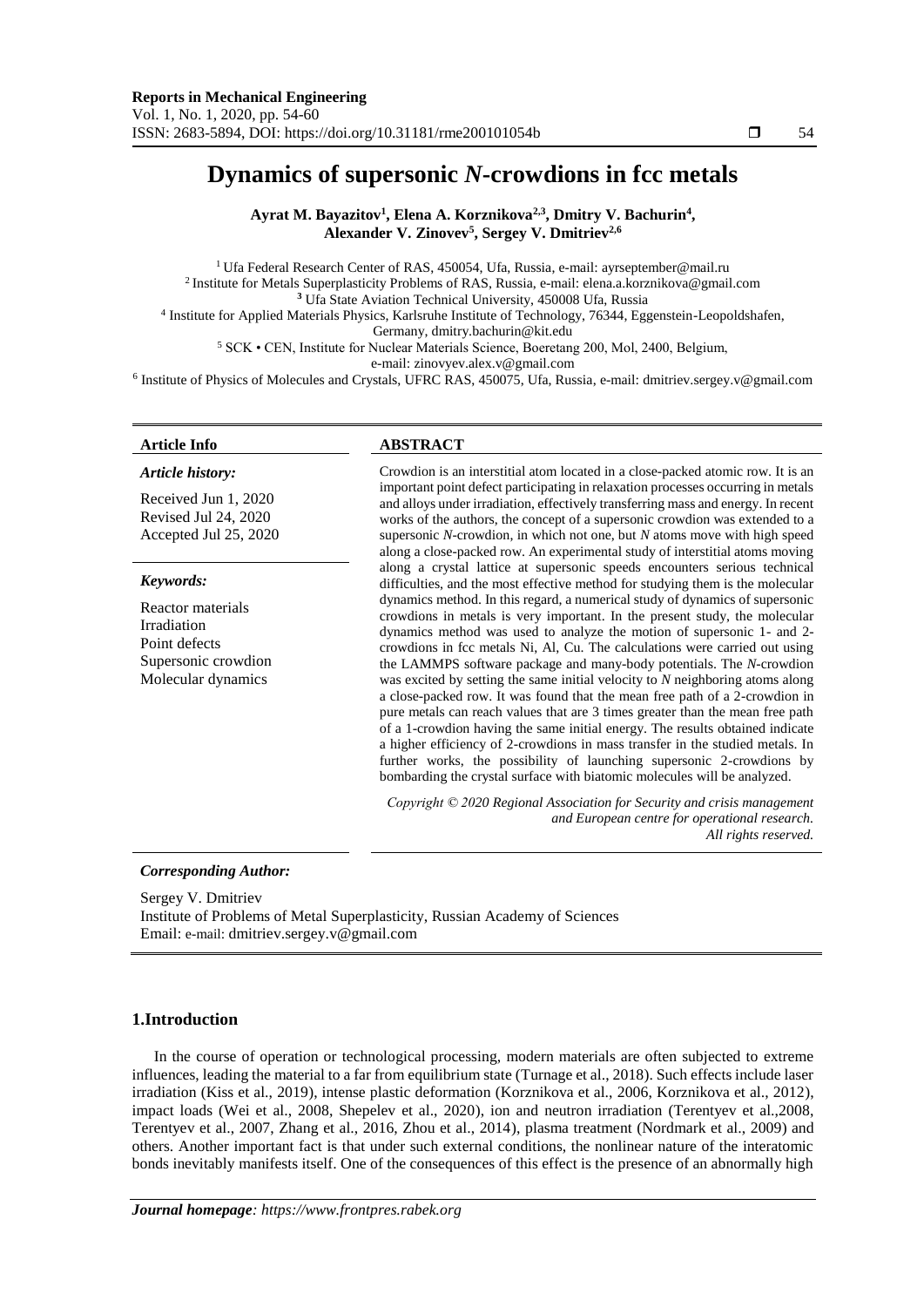55

concentration of point defects, which was previously observed in metals subjected to all types of the abovementioned treatments.

The scenario for the development of a defect structure in the far from equilibrium states usually involves the formation of Frenkel pairs, that is, vacancies and interstitial atoms. Since the interstitials migrate much faster than vacancies due to the lower potential barriers, they tend to annihilate during or shortly after creation, which makes their experimental analysis difficult. Both types of point defects can exist in several configurations, the main difference being the degree of spatial localization and structure of their clusters. The interstitial atom in the fcc lattice can be located in an octahedral or tetrahedral pore, or it can be embedded in a close packed atomic row, forming a crowdion with a very low migration energy and, therefore, high mobility, playing an important role in mass transfer and structure evolution in non-equilibrium states (Fitzgerald et al., 2018). A defect of the opposite topological sign, a vacancy, is characterized by a much higher migration energy and, therefore, is less mobile. As such, it is often observed in the structure of materials by various experimental methods (Korznikova et al., 2006, Xu et al., 2017, Xu et al., 2019). Like an interstitial atom, a vacancy can exist in a delocalized form called voidion, which, however, has a very low probability of existence due to some features of nonlinear interatomic interactions (Marjaneh et al., 2018) and, to date, a limited number of works have been devoted to voidions (Mazilova et al., 2018, Uche et al., 2009). It has been demonstrated that both vacancy clusters (Mazilova et al., 2018, Matsukawa and Zinkle, 2007) and interstitial atom clusters (Terentyev et al., 2007, Kononenko et al., 2016, Fitzgerald et al., 2018) can exhibit cooperative one-dimensional motion.

The low-temperature migration of interstitial atoms in bcc metals can be explained from the point of view of diffusion of crowdions (Indenbom 1970), where the one-dimensional motion of crowdion clusters can have a greater effect on the development of a defect structure, since it is associated with overcoming the potential barrier several orders of magnitude lower than that for an isolated crowdion (Fitzgerald et al., 2018). Supersonic 2-crowdions are much more efficient in mass transfer than supersonic 1-crowdions, which was numerically confirmed for crystals with Morse and Lennard-Jones interatomic potentials (Korznikova et al., 2019, Dmitriev et al., 2017, Chetverikov et al., 2017), pure metals (Babicheva et al., 2019, Bayazitov et al., 2018) and Ni3Al intermetallic compound (Bayazitov et al., 2019).

Another important issue that needs to be studied is the effect of the configuration of a crowdion cluster on the dynamics of propagation and the formation of the structure of the resulting defects. It was shown that vacancies and crowdion clusters can lead to the formation of vacancy and dislocation prismatic loops (Korznikova et al., 2018). It was shown in (Shepelev et al., 2020) that the evolution scenario of a defect structure caused by the excitation of supersonic *MN*-crowdions strongly depends on the initial conditions, that is, on the values of *M* and *N* and the initial velocities of the excited atoms.

One of the problems of studying the motion of supersonic crowdions in metals and ordered alloys by the molecular dynamics method is the search for the initial conditions leading to their initiation. It was found that one interstitial atom can move at a supersonic speed along a close-packed atomic row in two different ways, either in the form of a 1-crowdion or in the form of a 2-crowdion (Korznikova et al., 2019, Dmitriev et al., 2017, Chetverikov et al., 2017). The difference is that in the first case only one atom moves at a high speed, and in the second - two atoms move at a high speed at the same time. The next important issue is the establishment of a range of atomic velocities at which the stable dynamics of supersonic crowdions takes place. If the initial atomic velocity is too small, a supersonic crowdion will not be initiated, since the interstitial atom will not be able to overcome the potential barrier to move into the neighboring interstitial position. If the initial velocity of the atoms is too high, the condition of self-focusing propagation of an interstitial atom will be violated (Dmitriev et al., 2017). In addition to the above issues, there are also problems of visualization and analysis of the obtained numerical results. Crowdions are divided into subsonic and supersonic ones depending on the speed with which they move. In this work, we study supersonic crowdions in the crystal structure of fcc metals Ni, Al and Cu.

#### **2. Simulation setup**

In this work, we consider fcc metals Ni, Al, and Cu with lattice parameters  $a_{Ni} = 3.524 \text{ Å}$ ,  $a_{Al} = 4.050 \text{ Å}$ , and  $a_{Cu}$  =3.615 Å, respectively, and with an interatomic distance  $d = a/\sqrt{2}$ . The *x* and *y* axes are oriented along the close packed directions  $[1\ 1\ 0]$  and  $[1\ \overline{1}\ 1\ 0]$ , and the *z* axis is oriented along the  $[0\ 0\ 1]$  direction (Figure 1). The *x* axis is directed along a close-packed atomic row; *d* is the interatomic distance or diameter of the atom. Atoms in one close-packed row are numbered by the index *n*. In Figure 1 (b), a parallelepiped-shaped translation cell containing 8 atoms is shown. The computation cell includes 30 such cells along the *x* axis, 4 cells along the *y* axis, and 2 along the *z* axis. The total number of atoms is 1920.

Only supersonic regime of crowdion motion is studied, when any disturbance created by the crowdion remains in a certain cone behind it. Periodic boundary conditions were used. No thermal vibrations are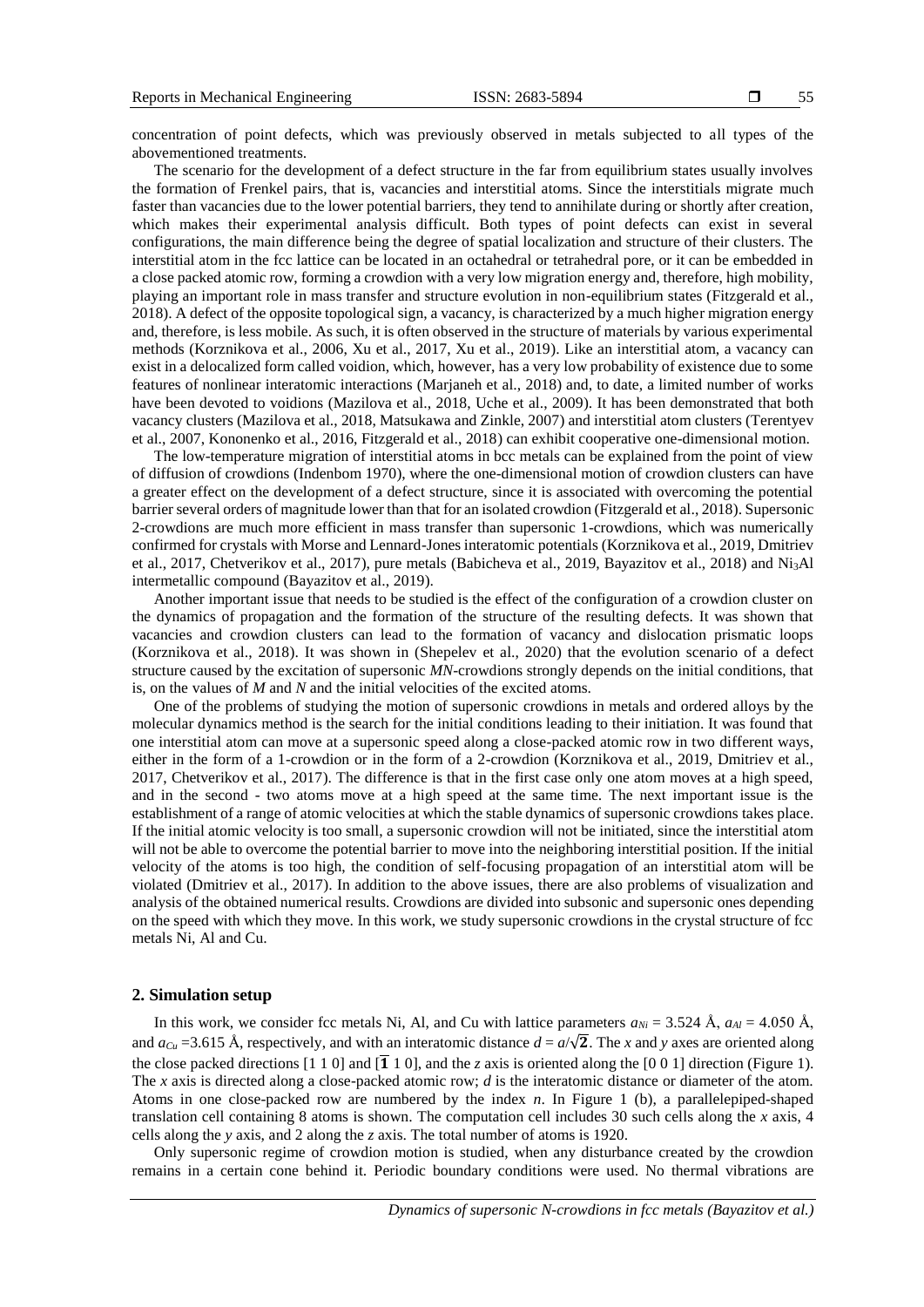introduced, i.e., modeling is carried out at a temperature of 0 K. The supersonic 1- and 2-crowdions were excited by setting the initial velocity  $V_x$  to one and two atoms, respectively, as shown in Figure 1 (a). A small component of velocity in lateral direction,  $V_y=10^{-5} V_x$  is introduced in order to analyze the stability of crowdion propagation. The initial velocities of all other atoms and the initial displacements of all atoms in the computational cell are equal to zero. The total energy of the system is equal to the kinetic energy of the excited atoms at *t*=0:

$$
T_0 = \frac{NMV_x^2}{2} \,. \tag{1}
$$

The contribution from the small transverse component of the initial velocity is not taken into account in (1). The mass *M* of Ni atom is 59 amu, the mass of Al atom is 27 amu, while the mass of Cu atom is 64 amu. In the simulations, we use the LAMMPS software package with the many-body interatomic potentials constructed with the help of the embedded atom method.



**Figure 1.** (a) The atoms occupying the sites of the fcc lattice projected onto the *xy* plane, where the axes of the Cartesian coordinate system *x*, *y* and *z* are aligned with the crystallographic directions  $[110]$ ,  $[110]$  and  $[001]$ . (b) A translational cell in the form of a parallelepiped containing 8 atoms.

### **3. Results and discussion**

With the use of molecular dynamics modeling of supersonic 1- and 2-crowdions in fcc lattices of Ni, Al and Cu the numerical data was obtained, which was used to construct the dependences of the mean free path on the initial velocity (Figures 2 and 3) and the initial kinetic energy (Figure 4) of the excited atoms. Figure 2 shows the dependences of the mean free path of the 1-crowdions in the three studied metals on the velocity of the initial excited atom. Figure 3 shows the dependences of the mean free path for 2-crowdions on the initial velocity. In the panels (a) of Figures 2 and 3 the mean free path (ordinate) is given in the units of the equilibrium interatomic distances, while in the panels (b) in angstroms. Metals have different values of the interatomic distance *d*, but normalization of the mean free path by *d* does not change the order of metals in terms of the crowdion's mean free path. Maximal initial velocity presented in Figure 2 is 150 Å/ps and in Figure 3 it is 80 Å/ps. For higher initial velocities cowdion dynamics becomes unstable since the minimal distance between the atoms becomes less than *d*/2 (Dmitriev et al., 2017). It can be noted that for both 1-crowdions and 2 crowdions, for the same initial velocity, the largest mean free path is observed in Cu, and the shortest one in Al. This is because Cu atom has the largest mass and the Al atom the smallest mass. Atoms with the greater mass gain larger kinetic energy having the same velocity, according to Equation (1).

Based on the results presented in Figure 4(a), we can conclude that for 1-crowdion the mean free path in all three metals increases linearly with the initial kinetic energy. The slope of the linear dependence is somewhat higher for Cu and it is almost same for Ni and Al. On the other hand, as it is seen from Figure 4(b), for 2-crowdion the mean free path grows with the initial kinetic energy faster than linearly. Remarkably, 2 crowdions having same initial energy travel greater distances than 1-crowdions. Supersonic 2-crowdions with the same initial energy travel longest distance in Cu and shortest distance in Al.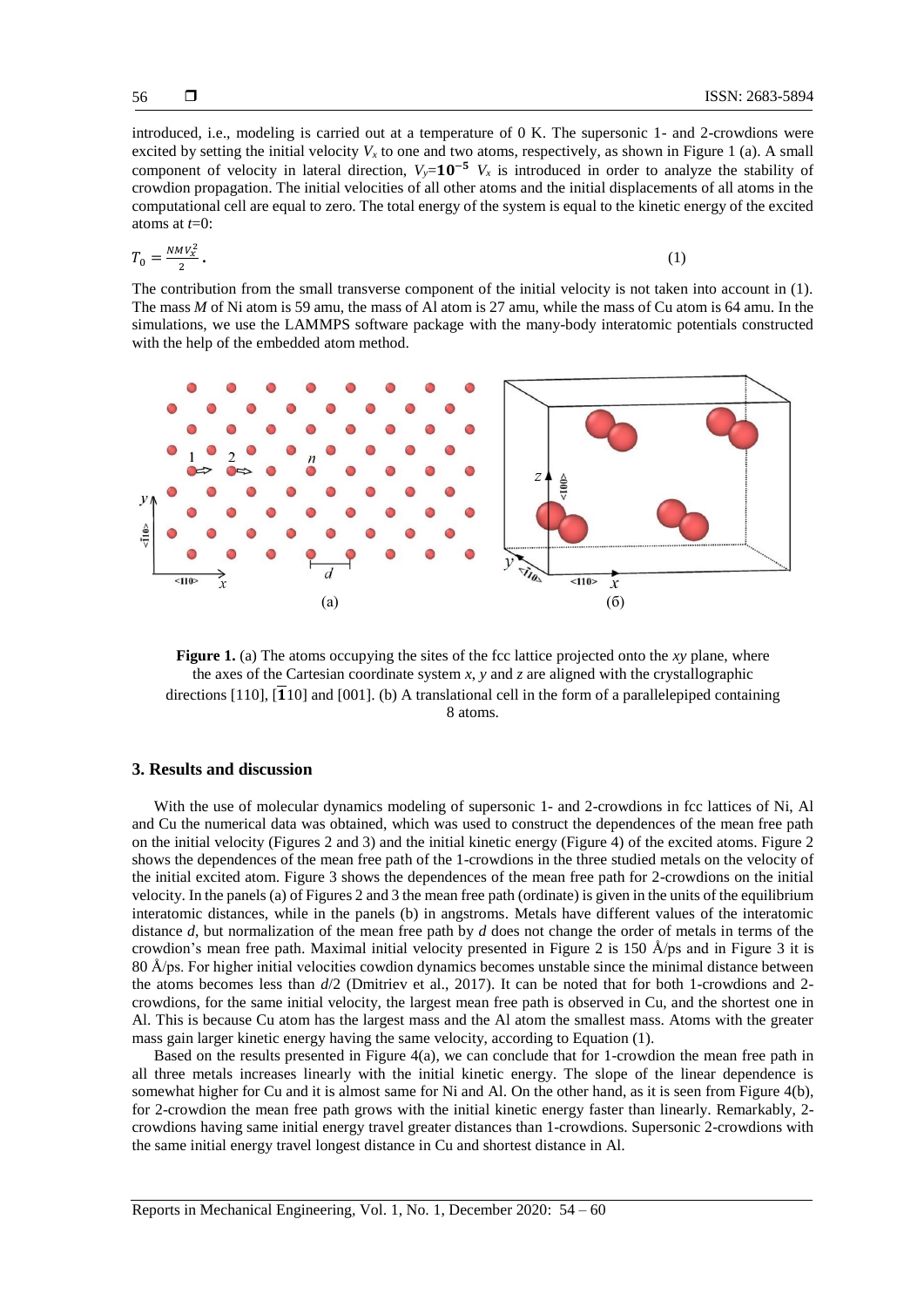

**Figure 2.** Dependence of the mean free path of the 1-crowdion on the initial velocity of the excited atom for Ni (green rhombuses), Al (red circles), and Cu (blue triangles). In (a) the mean free path is normalized to the equilibrium interatomic distance *d*, while in (b) it is given in angstroms.



**Figure 3.** Same as in Figure 2, but for 2-crowdion.



**Figure 4.** Dependence of the mean free path on the initial kinetic energy of atoms for Ni, Al, and Cu. In (a) the results for 1-crowdion are presented, while in (b) for 2-crowdion.

## **4. Conclusions**

Molecular dynamics modeling of supersonic 1- and 2-crowdions in fcc lattices of Ni, Al and Cu was performed. The mean free path of the crowdions was presented depending on the initial atomic velocity and initial kinetic energy. 1-crowdions demonstrate stable dynamics if the initial velocity of excited atom does not exceed 150 Å/ps. For 2-crowdions maximal initial velocity of excited atoms is 80 Å/ps. Excitation with greater initial velocity leads to the minimal interatomic distance of colliding atoms less than *d*/2, which violates the condition of self-focusing propagation (Dmitriev et al., 2017).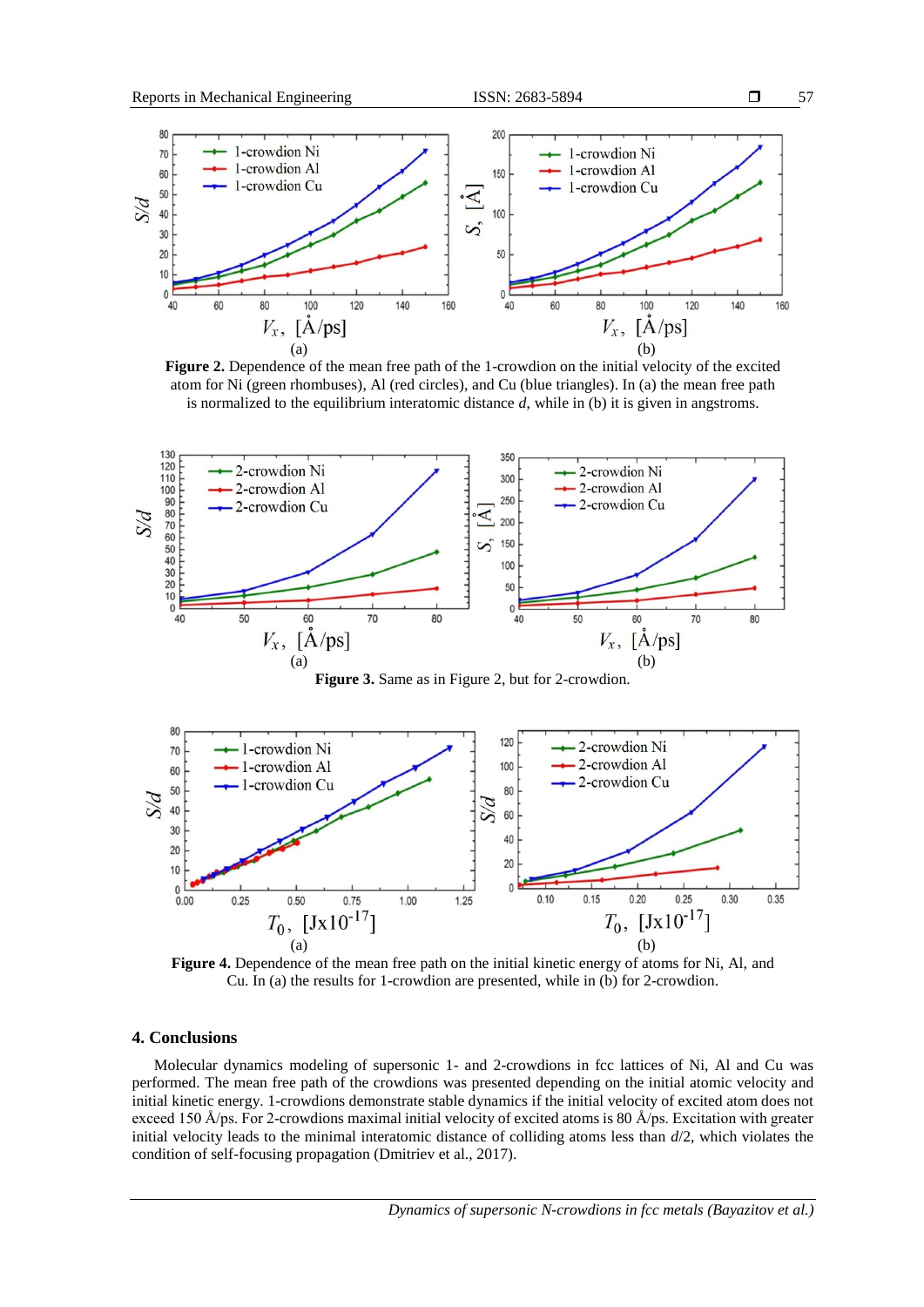It was demonstrated that the mean free path of a 1-crowdion increases linearly with the increase in the initial kinetic energy. The slope of the linear dependence is somewhat higher for copper, as compared to Ni and Al demonstrating nearly same slope. On the other hand, the mean free path of a 2-crowdion increases with the initial energy faster than linearly. This can be explained by the fact that the maximal velocity of the atoms in 2-crowdion is  $\sqrt{2}$ =1.414 times smaller as compared to the maximal velocity of the atom in 1-crowdion having same energy. Smaller atomic velocities result in slower energy radiation by propagating 2-crowdion and it travels longer distance.

The largest mean free path was observed in copper, and the shortest in aluminum. Based on the simulation results, it was revealed that in all three studied metals excitation of a supersonic 2-crowdion with the same mean free path requires less energy than excitation of a supersonic 1-crowdion.

In further works, it is supposed to study the possibility of launching supersonic 2-crowdions by bombarding the crystal surface with biatomic or other molecules, following the preliminary study (Babicheva et al, 2019).

*Acknowledgement:* This work was partly supported by the State Assignment of IMSP RAS.

#### **References**

Babicheva R. I., Evazzade I., Korznikova E. A., Shepelev I.A., Zhou K., & Dmitriev S. V. (2019). Low-energy channel for mass transfer in Pt crystal initiated by molecule impact. Comp. Mater. Sci., 163, 248–255. DOI: 10.1016/j.commatsci.2019.03.022

Bayazitov A. M., Dmitriev S. V., Zakharov P. V., Shepelev I. A., Fomin S. Y., & Korznikova E. A. (2019). Features of mass transfer by N-crowdions in fcc Ni3Al lattice. IOP Conf. Ser.: Mat. Sci., 672, 012033. DOI: 10.1088/1757-899X/672/1/012033

Bayazitov A. M., Korznikova E. A., Shepelev I. A., Chetverikov A. P., Khadiullin K. S., Sharapov E. A., Zakharov P. V., & Dmitriev S. V. (2018). Scenarios of mass transfer in fcc copper: the role of point defects. IOP Conf. Ser.: Mat. Sci., 447, 012040. DOI: 10.1088/1757-899X/447/1/012040

Chetverikov A. P., Shepelev I. A., Korznikova E. A., Kistanov A. A., Dmitriev S. V., & Velarde M. G. (2017). Breathing subsonic crowdion in Morse lattices. Computational Condensed Matter, 13, 59–64. DOI: 10.1016/j.cocom.2017.09.004

Dmitriev S. V., Medvedev N. N., Chetverikov A. P., Zhou K., & Velarde M. G. (2017). Highly Enhanced Transport by Supersonic N-Crowdions. Phys. Status Solidi – RRL, 11, 1700298. DOI: 10.1002/pssr.201700298

Fitzgerald S. P. (2018). Structure and dynamics of crowdion defects in bcc metals. J. Micromech. Mol. Phys., 03, 1840003.

Indenbom V. L. (1970). Interstitial (crowdion) mechanism of plastic information and failure. JETP Lett., 12, 369–371. https://www.scopus.com/inward/record.uri?eid=2-s2.0- 0014934286&partnerID=40&md5=efcd2f6fc1b4395882a355c7933c71fe

Kiss A. M. et al. (2019). Laser‐induced keyhole defect dynamics during metal additive manufacturing. Adv. Eng. Mater., 21, 1900455. DOI: 10.1002/adem.201900455

Kononenko V. G., Bogdanov V. V., Turenko A. N., Volosyuk M. A., & Volosyuk A. V. (2016). The role of crowdion mass transfer in relaxation processes near hard concentrators. Probl. Atom. Sci. Tech., 104, 15–21. https://www.scopus.com/inward/record.uri?eid=2-s2.0-

84988649375&partnerID=40&md5=3ad42a43ebe9afd199bd01baf1ede80b

Korznikova E. A., Mironov S. Y., Korznikov A. V., Zhilyaev A. P., & Langdon T. G. (2012). Microstructural evolution and electro-resistivity in HPT nickel. Mater. Sci. Eng. A., 556, 437–445. DOI: 10.1016/j.msea.2012.07.010

Korznikova E. A., Shepelev I. A., Chetverikov A. P., Dmitriev S. V., Fomin S. Y., & Zhou K. (2018). Dynamics and Stability of Subsonic Crowdion Clusters in 2D Morse Crystal. J. Exp. Theor. Phys., 127, 1009–1015. DOI: 10.1134/S1063776118120063

Korznikova E., Schafler E., Steiner G., & Zehetbauer M.J. (2006). Measurements of vacancy type defects in SPD deformed Ni. The Minerals, Metals & Materials Society (TMS), Edited by Y.T. Zhu et al., 97–102.